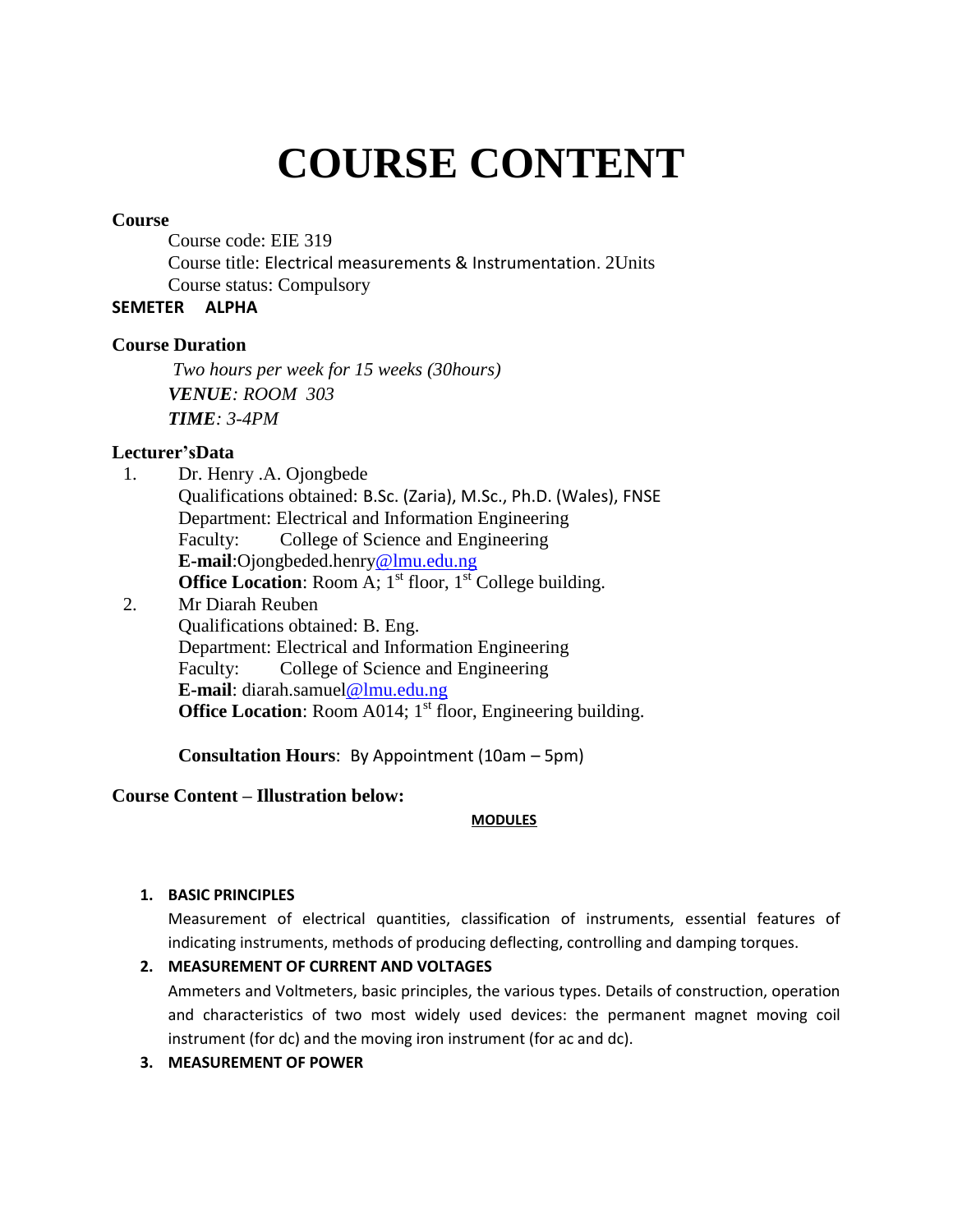The wattmeter, basic principles, the various types. Details of dynamometer moving coil instrument– construction, operation, deflecting torque. Wattmeter connections -dc, single phase, three phase ac systems.

#### **4. MEASUREMENT OF ENERGY**

The watt-hour meter – construction/operation, counting mechanism, meter constant.

#### **5. MEASUREMENT OF RESISTANCE**

The Wheatstone bridge, ohm meter, Megger, voltmeter – ammeter, methods. The Multimeter – use as voltmeter, ammeter and ohm meter, digital multimeters.

### **6. OSCILLOSCOPES**

The cathode ray oscilloscope (CRO), building blocks, controls, etc. Display of signal waveform on the screen, role of saw-tooth generator, trigger circuit. Measurements using the CRO – voltage, frequency, phase angle, Lissajuos figures.

## **7. TRANSDUCERS**

Measurement of non-electrical quantities, classification of transducers. Application of transducers - aircraft/boat rudder, thermocouple. Communication transducers – microphones, pickups, loudspeakers, headphones, telephone handset.

## **Course Description – Illustration below:**

# **Course Justification – Illustration below:**

*This course is a basic requirement for understanding the principles behind Electrical Engineering, Digital electronics, circuits and the numerous applications. In today's world, virtually every device, ranging from our phones, modems, television sets, computers, printers, etc. use one form of Electrical technology or the other. Being able to fit into a fast growing digital world requires a deep understanding of Electrical Engineering measurement and Instrumentation and how they are being applied in modular systems which form the building blocks of digital devices used today. This course affords our students the privilege to have the fundamental knowledge and basic theories of Electrical Engineering measurement and instrumentation.*

## **Course objectives**

To outline the categories and classification of instruments and to explain which instrument is used for measuring the different quantities.

To explain the essential features that are needed for proper operations – deflecting, controlling and damping torques and agencies for producing them.

Systematic analysis of the working of the different types of instruments – for measurement of